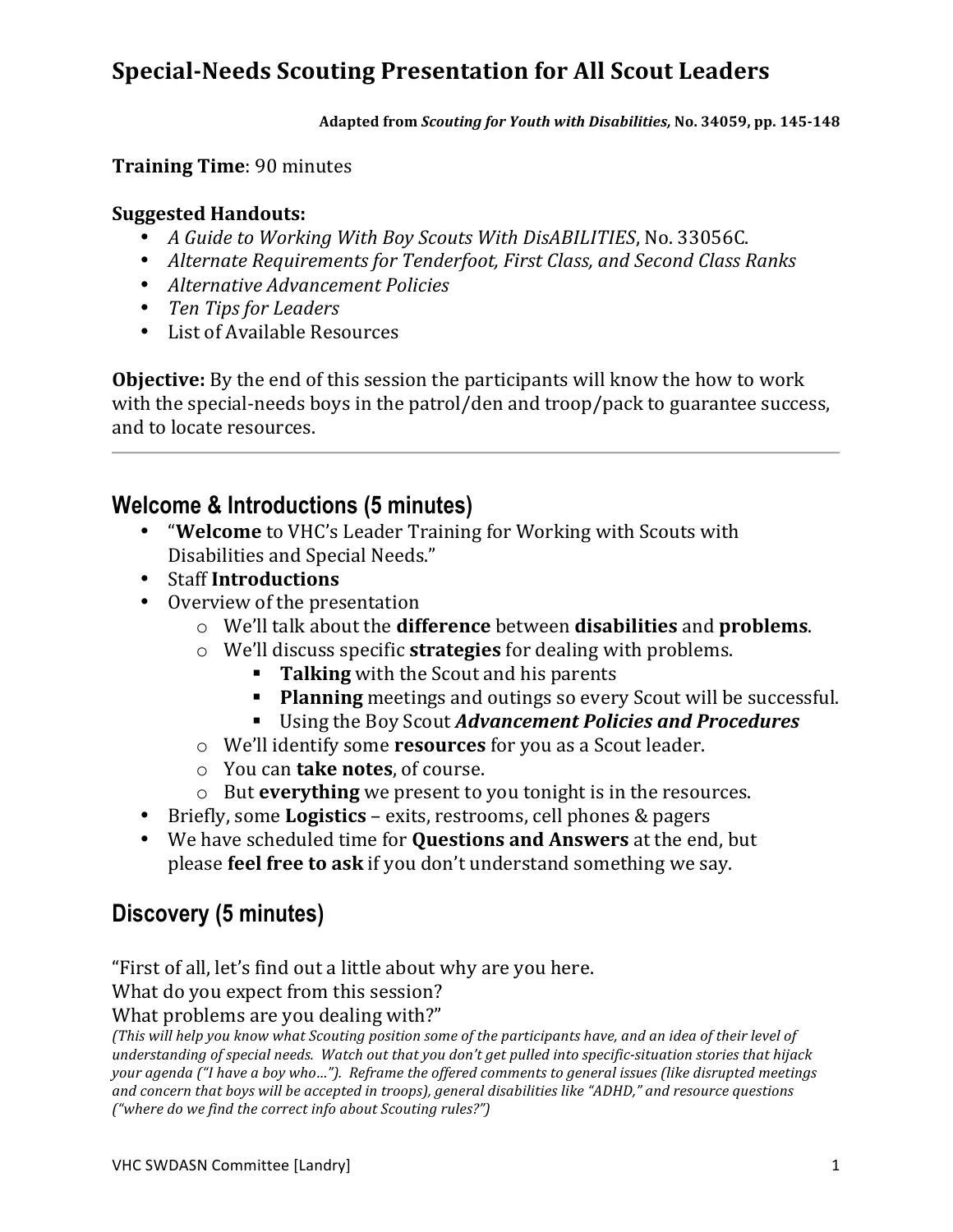# **Video (15 minutes)**

Next let's look at a video that I think you'll find appropriate for this evening's topic.

*Show the video.* 

### **DISABILITIES AND PROBLEMS (5 minutes)**

So let's discuss the question: "What is a disability?" What is the difference between **a boy with a problem** and **a boy with a disability**?

A **disability** is a real and permanent medical condition and cannot be eliminated. (This does not necessarily mean it can't be controlled or dealt with.)

A **problem** is made by individuals and can and should be eliminated.

#### A"**disability**"can"sometimes cause"a"**problem**

- $\circ$  in behavior,
- $\circ$  in learning, and/or
- $\circ$  in socialization.

Boys (and adults) will sometimes try to eliminate a **problem** without understanding the cause (**disability**).

- $\circ$  It is our job as leaders
	- to work with the problems, or better yet,
	- to **prevent** them in the first place by understanding the disability.
	- to keep in mind that each patrol, den, troop, and pack is **one group**, but that the group is always made up of **individuals**.

A boy with a disability has the **same need** as any boy to be **successful**, and to be **accepted** socially.

- o We must work with any **problems** to increase the chances of his success.
- $\circ$  We must reach out to these Scouts and their parents
- $\circ$  We must work with the group to help him be included.

#### Ask the Participants:

What kinds of **DISABILITIES** are you dealing with in your patrols/dens and troops/packs that can cause **PROBLEMS**?

*(Let them list a few general ones, for example, behavior, slow learner, ADD, ADHD,* dyslexic— not specific situations with one or two boys.)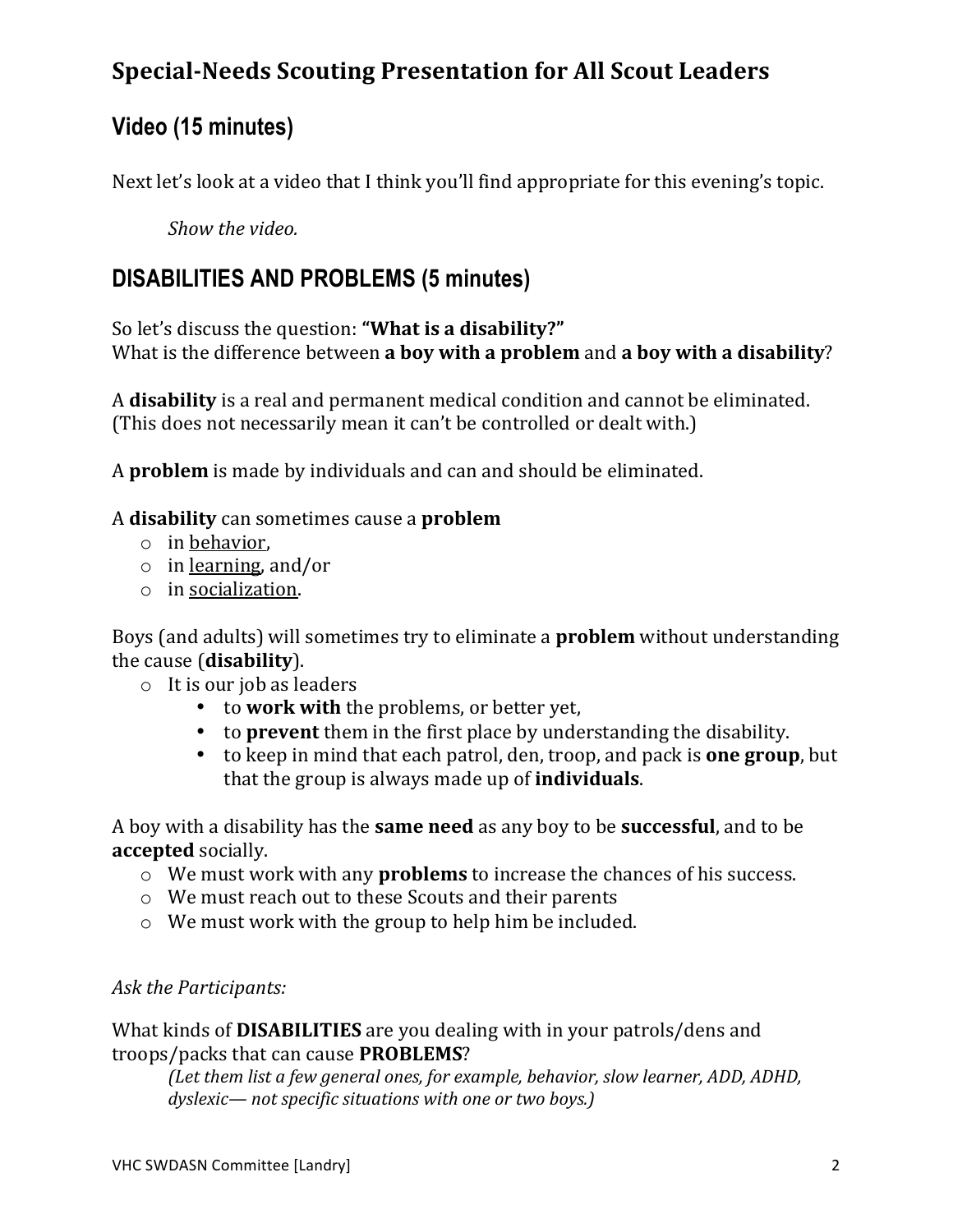So"**how,do,we,deal**"with"the **PROBLEMS**?""Here"are"**3,suggestions**:

- 1. Work with the parents and the Scout with special needs.
- **2. Plan meetings and outings so every Scout will be successful.**
- **3.,Learn,about,Boy,Scout,Advancement,Policies,and,Procedures**

Let's start with the first suggestion:

### **1. Work with the parents and the Scout with special needs. (10 min)**

- o **Communicate, communicate, and communicate some more** with parents and the Scout.
	- Try not to talk about the Scout **behind his back**, even to his parents, but **include him**. It is HIS disability and HIS life you are dealing with.
	- Assume he is competent to understand and handle his disability. Leaders will be surprised how much more cooperation and effort you will get by respecting the Scout's abilities to understand his own situation.
	- Let the Scout **speak for himself**, rather than letting the parents speak for him. At times, parents tend to say what they think their son would say! You will also eliminate any future "he said, she said" problems.
	- Find out what the PROBLEM really is and its characteristics
- $\circ$  Find out what, if any, **medication** he is taking, how often and what is the expected effect? (This will help you know if he forgot to take his medication, or if it is time for the next dose.)
- o Find"out"**what triggers**"the"characteristics,"and **methods,to,avoid**"these" triggers.
- o Find"out"**how,they,handle**"the"problem"**at,home**.
- o What does the **teacher (school) do** with written permission from the parents? (Possibly talk to the Scout's teacher.)
- o What do the parents and Scout **suggest you do**?
- o Communicate on a **regular basis** to get feedback as to how you are doing, as well as any changes that may have occurred with the Scout (medication changes, etc.).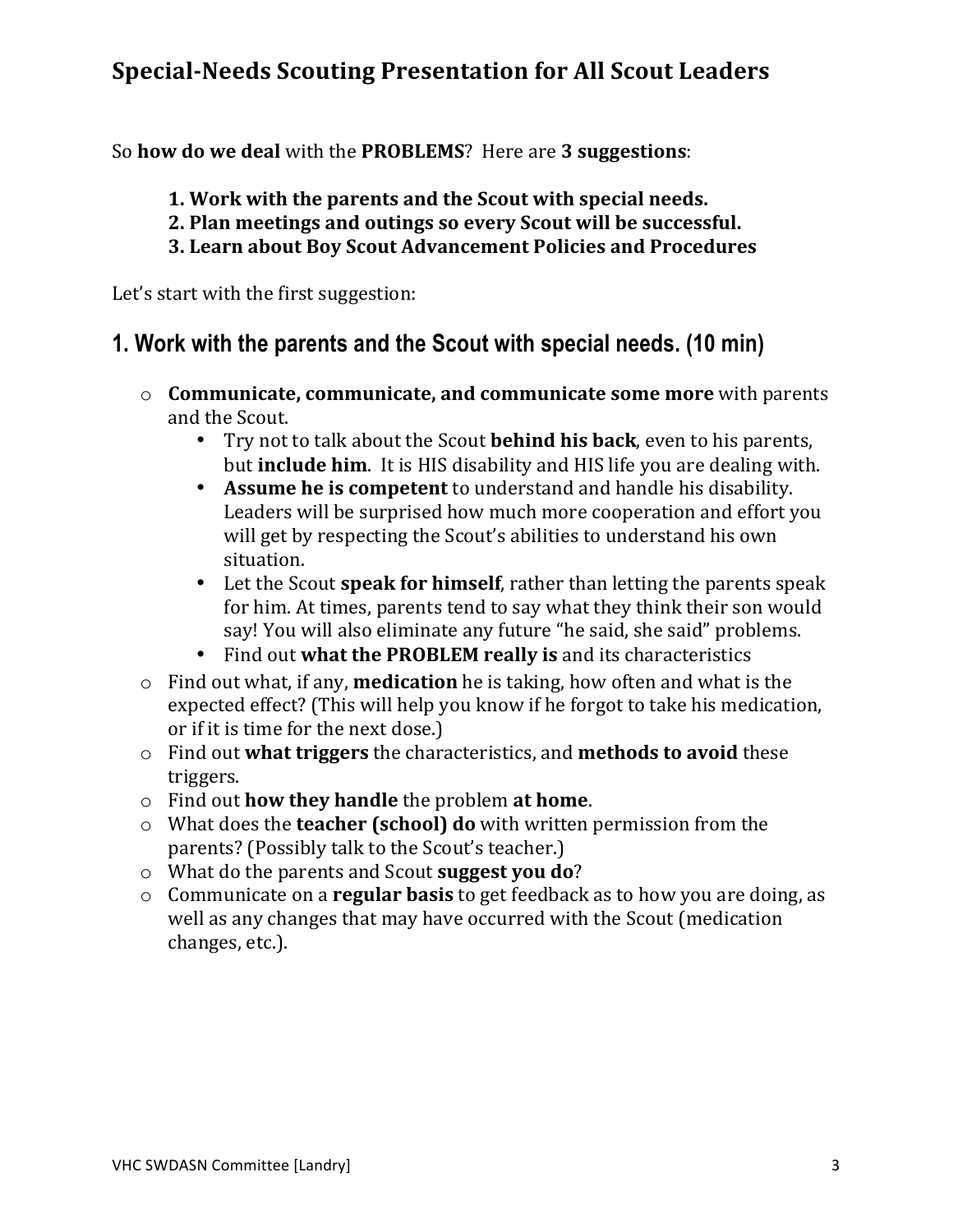- o See if the Scout wants to **talk about his disability** with the other Scouts.
	- IF the problem is truly a disability, and IF the Scout wants to talk about his disability with the Scouts in the patrol/troop or den/pack,
		- **give him time** to teach, and
		- **-** let the group **learn** along with you.
	- Leave **up to the Scout** and his parents how much is said.
	- **Some boys do not want to** admit a disability and feel they will be treated differently if others know.

#### **QUESTION: What if the parents say: "He's just a boy, and boys will be boys. He,doesn't,have,a,disability.,He's,just active"?**

- o DO NOT DIAGNOSE; accept parents' answer.
- o Turn the problem around and **make the problem yours**, not the Scout's or the parents'. This way you will not antagonize the parents or the Scout.
- o For"example,"say:""**I,am,having trouble,dealing with,the,behavior.** Your" son isn't getting the benefits of the program because I am spending time dealing with his behavior rather than delivering the program."
- o Give **specific examples** of the boy's disruptive behavior.
- o **Ask the same type questions** as above, and enlist the aid of the parents ("What do you do at home?" etc.) You are asking for their help with your problem, so they won't be defensive about their son's behavior.

### **2. Plan meetings and outings so every Scout will be successful. (15 min)**

- $\circ$  **Set the example** by your attitude.
	- Good attitudes toward others are contagious.
	- If you treat the Scout **as you treat the others**, the Scouts will catch on and will see him in a positive light.
	- As much as possible, treat the Scout the same as all the others.
- o **Communicate with the Scout** about his problem and treat him with respect.
	- Don't talk *about* him—talk with him!
	- Never be **condescending**. Assume he is **competent**.
	- Do not let anyone (including his parents) tell the Scout he is not capable of trying to do something he wants to do.
	- Always encourage him to try.
- o Have"written"**rules,of,behavior**"and"have"them posted.
	- Make the rules **reasonable**.
	- State the rules **simply** and in terms the Scouts understand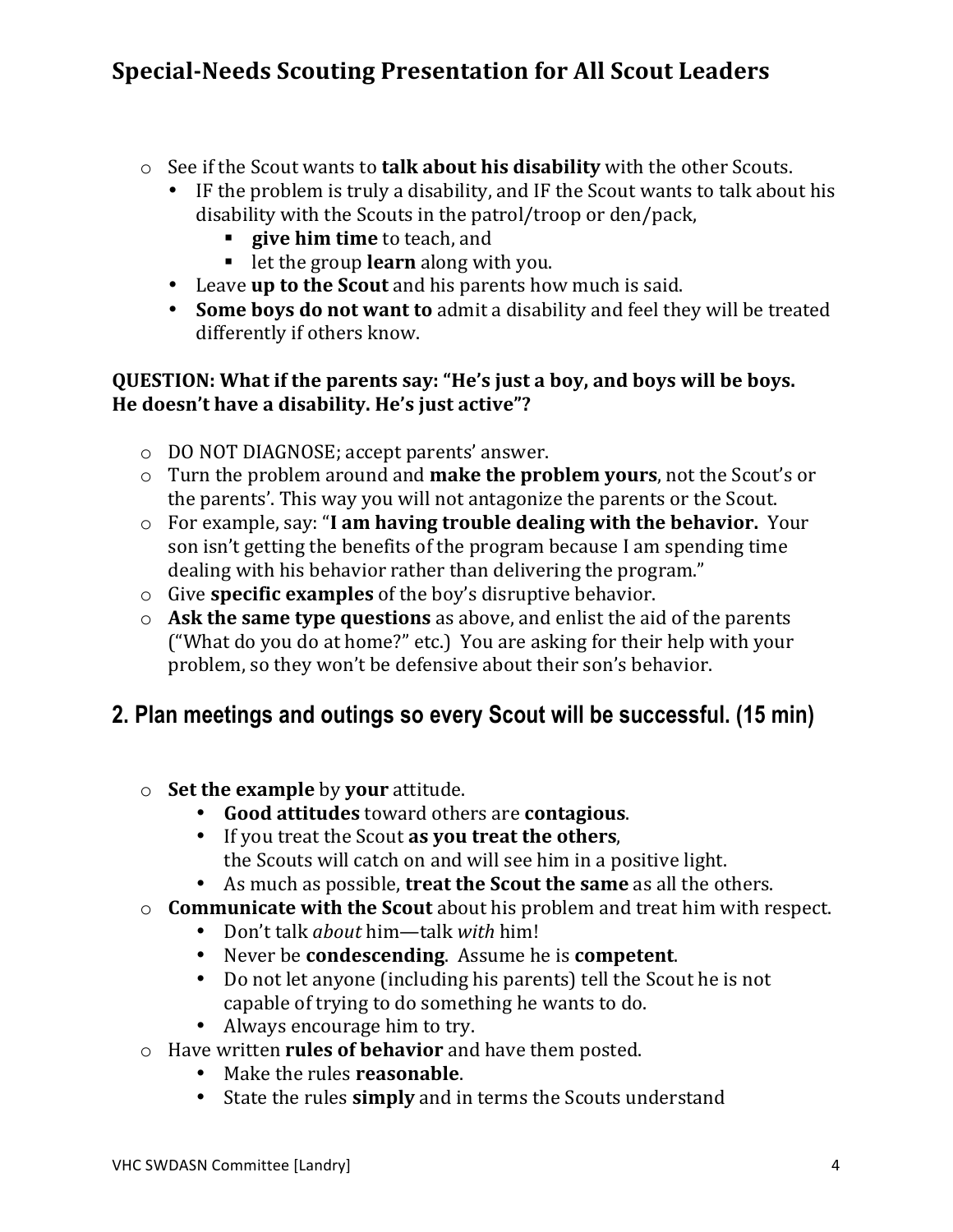- Have **no more than five**. (With more than five, a Scout with a disability may not be able to remember them.)
- **Do not bend** the rules.
- Let all the Scouts participate (take **ownership**), deciding what the rules are. (You can guide them into deciding rules that the leadership" feels are appropriate. Maybe some leading questions, or a menu to select from.)
- Explain that there are **consequences** for all behavior.
- For acceptable or positive behavior, there are **positive consequences**, like success or rewards.
- For unacceptable or negative behavior there are **negative consequences**, like hurt or punishment.
- Let the boys know that **the rules** they are writing **are to help them** keep their behavior positive.
- If rules are broken, **discipline immediately**.
- Do not have a **specific consequence** for each broken rule ("If you do"  $\Box$ , then  $\Box$  will be your consequence.").
- Make the **consequence fit the action** and the child. Consequences for the same behavior may not be the same for two different Scouts.
- **Consequences** usually should be the **removal** of something from the boy that he likes, or the removal of the boy from an activity he likes.

Ask the participants for an example of a consequence that would not work for *two different"situations"of"the"same"rule"being"broken.*

- o Have **different levels of difficulty** for an activity or break the activity into parts.
	- We want everyone to be able to **successfully complete the task** at hand."
	- Be creative. **Find ways** to make every Scout successful.
	- Maybe **different parts of the job** are appropriate for different Scouts.
	- Know what "success" is for each Scout.
- o Give **extra time and attention** to those who need it.
	- **Get extra help**, if necessary.
	- **DO NOT "baby"** the Scout or do anything for him that he can do for himself!
	- Remember, **FAIR IS NOT THE SAME AS EQUAL.** 
		- If necessary, explain to the Scouts that **they too will need** some extra help on something sometime.
		- You are **giving help** so that one particular Scout can be successful, too.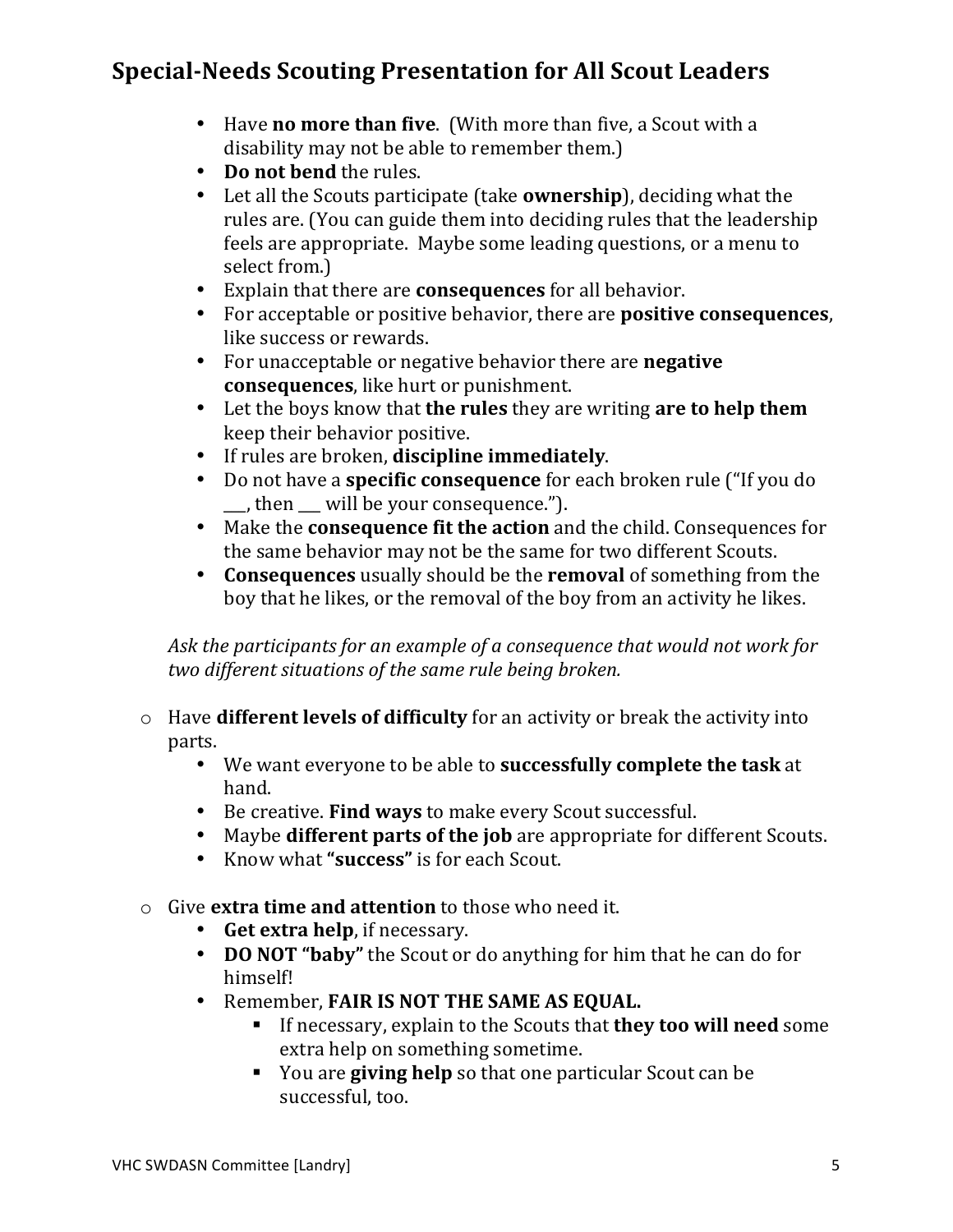- Fair is giving every individual Scout what he needs to be successful.
- **Fair is not necessarily equal.** We as leaders must be fair.
- o Praise and accept the **best effort** of each Scout.
	- Keep expectations high, but give the **freedom to fail**. If you don't, a boy may quit trying.
	- **Challenge** each Scout to **his own limits.** 
		- Don't let him use his disability as a **cop-out**, but
		- Don't allow him to get **overly frustrated**.
	- It is a challenge for us as leaders to figure out where that **fine line** is, but we must.
	- Remember, "**do your best**" is part of the program.
	- Don't do for him what he can do for himself.
	- We'll talk in a few minutes about the **BSA advancement regulations.**
- o Give **positive alternatives** to negative situations.
	- Eliminate as much as possible the word "don't".
	- If a Scout is doing something **unacceptable**, give him a **positive alternative**.
	- **Redirect** him.
		- For example: If a Scout is getting aggressive, don't tell him to stop, tell him to (be specific!). Give examples.
		- Know your Scout and what would be a good alternative.
	- IF behavior is simply to get attention, **ignore the behavior but not the Scout.**
	- Give him the **attention** he is looking for in a **positive** way, by being involved.
	- Don't even acknowledge the inappropriate behavior, if possible.
		- If the leader responds negatively toward the behavior, the boy will escalate the behavior and a vicious circle will begin, making the situation continuously worse.
		- $\blacksquare$  This circle can permanently end a good relationship between the leader and Scout.
	- The **leader's response** to the behavior can make all the difference.
		- **EXECUTE:** Look at the behavior as the Scout's way of communicating.
		- Figure out what his **behavior is saying.**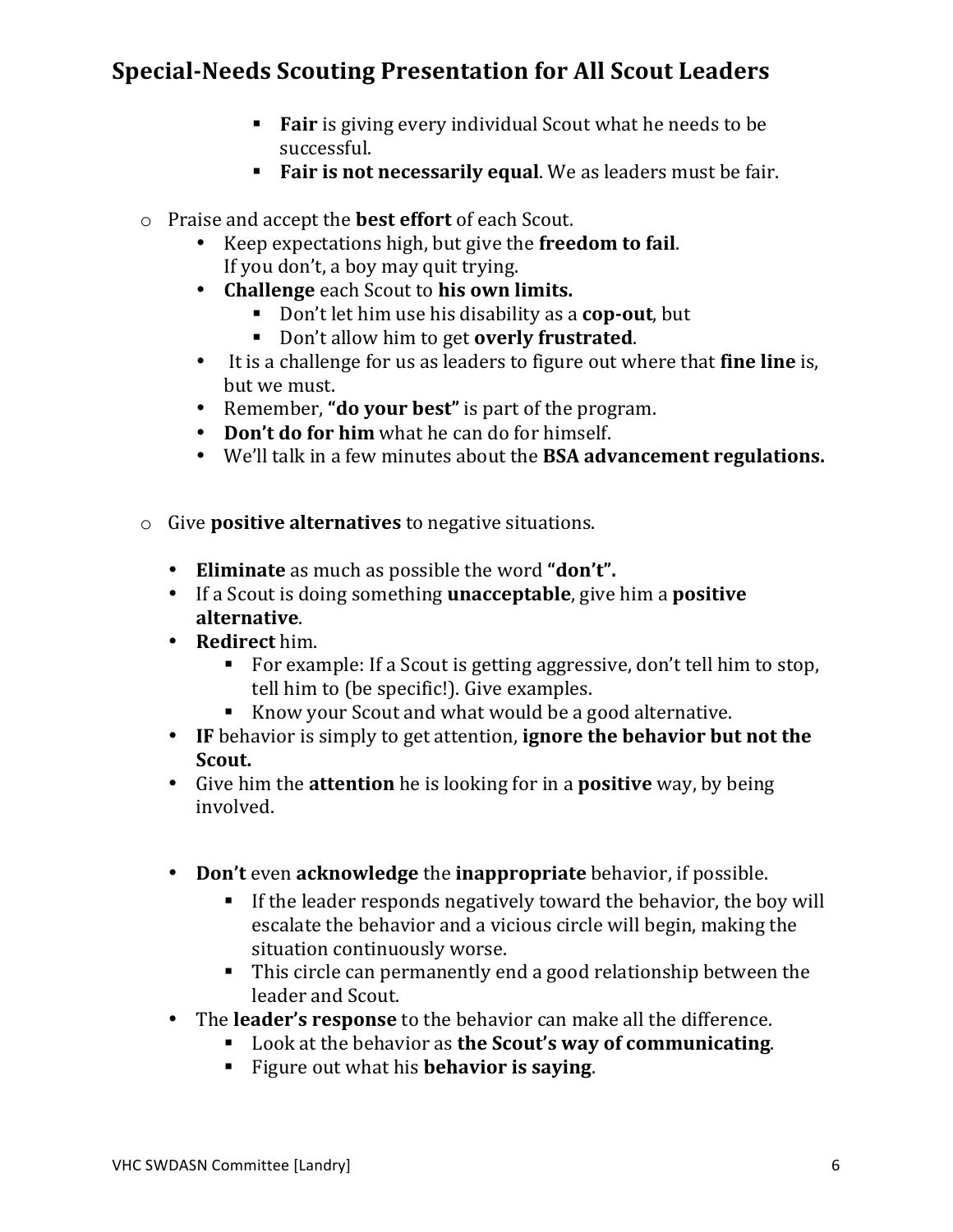- **Don't try to control** the behavior, but help with the transition to acceptable behavior by redirecting.
- o **Do not** give a choice if **choice** is not an option.
	- If there is a choice to be made, let the **Scout** (or group) make the **choice**.
	- You, as the leader, must **honor the choice** he (or the group) has made.
		- If you don't, you will not only lose their respect, you will lose control of the group.
		- **Choose your words carefully.**
		- Remember, if you do give a choice, you must **abide by the decision**.
			- For instance, if he is misbehaving, **don't say**, "If you don't" stop,

I will send you home right now" if it is not an option to send him home immediately.

- Even though you are not saying, "Do you want to stop or do" you"want"to"go"home?""**you,are,really giving,him,a,choice** between stopping his behavior and going home. His behavior will show his choice.
- Guess what would happen if he **knows** you can't send him home.
	- You will **lose his respect.**
	- Next time you give a choice, he"will"know"**you,don't,mean it**.
	- You, the leader, will be the **loser** in this situation.
- Give choices whenever possible, whether it is choice of activities, behavior, or anything else.
	- If the Scout (or group) is **part of the decision-making process**, they will take **ownership** and **live up** to the choice.
	- **EXECUTE:** After all, it was **their choice**!

### **3. Learn about Boy Scout Advancement Policies and Procedures (10 min.)**

- o Many"Scouts"with"disabilities"will"have"**no,trouble advancing**"within"the" Scout program.
- o Although we **cannot change the requirements** as they are written, we can make **accommodations** to help.
	- To complete a rank or a merit badge, each requirement must be completed as stated.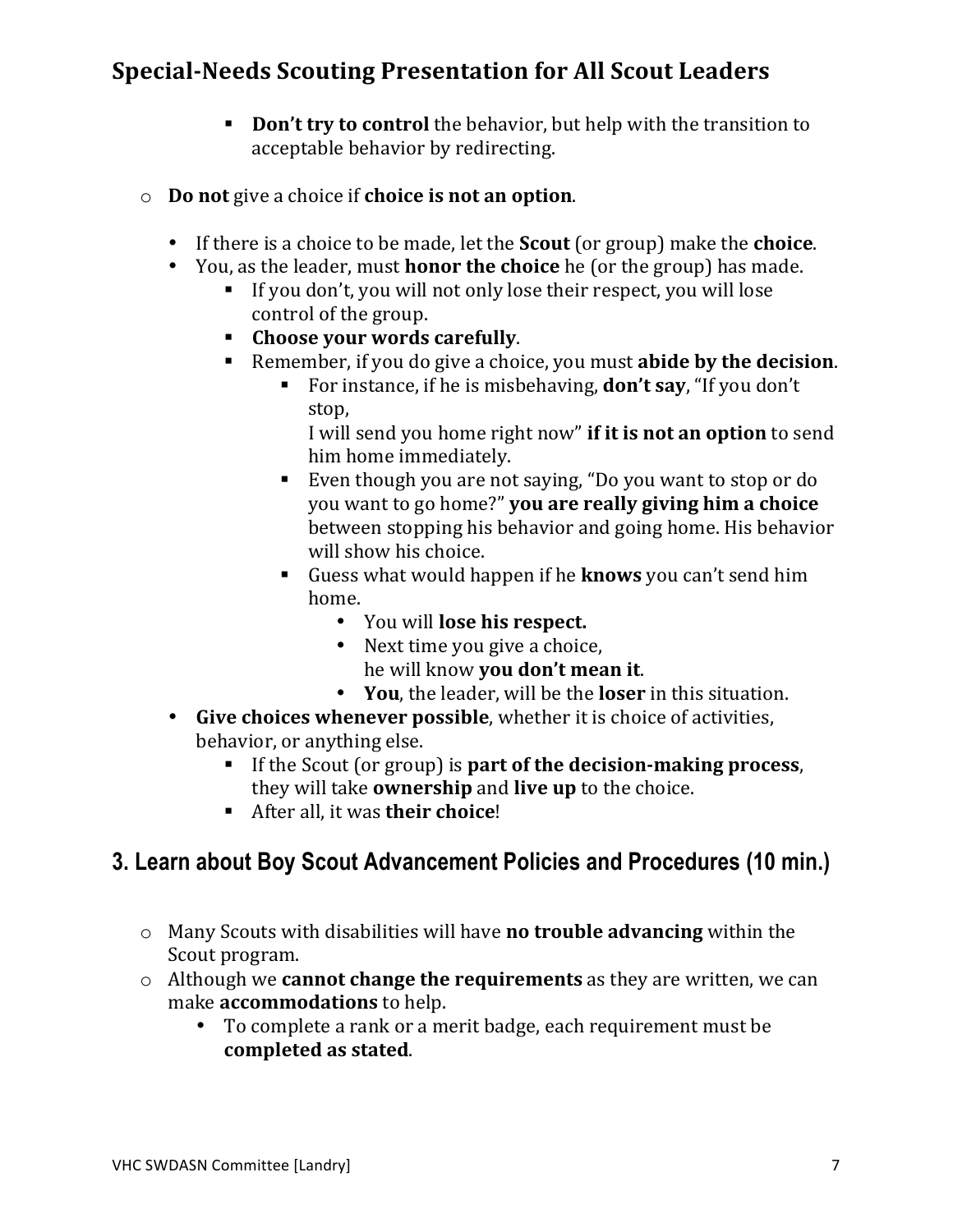- "Leaders"should"use"**reasonable,accommodation**"and"**common, sense**," but requirements cannot be waived, and credit cannot be given for a "good try."
- o Do"not"expect"the"**same quality,of,work** from"every"boy,"but" they should **complete all the requirements**.
- o A"**review**"for"rank"advancement"or"for"a"merit badge"can"be"done"one"**piece,** at a time, if necessary.
	- Once a Scout has been passed and signed off on a requirement, he **does not have to repeat** the part of a review, even if he has several review sessions.
- o If a disabled Scout **cannot possibly complete** the requirements of rank advancement or Eagle-required merit badge, he can **request permission** to **substitute**."
	- The **procedures** for approval of alternate requirements for ranks and Eagle-required merit badges are **purposely not simple**.
	- Scouts"should"**use them,only,when,absolutely,necessary**, not as any easy solution to a difficult challenge.
	- For any alternate requirement, either for ranks or merit badges, a **statement** from a medical doctor or certified educator must be submitted, stating that the Scout's **disability** is of a **permanent** rather than a temporary nature.

#### *Hand out the sheet Alternate Requirements for Tenderfoot, Second Class, and First"Class"Ranks."*

*Briefly explain"when"and"how"to"request"alternates"for"these ranks.*

 $\circ$  For Eagle-required merit badges, there is the alternative merit badge option for the disabled Scout.

*Show and explain BSA form 58-730.* 

- $\circ$  "This [advancement] plan is designed to provide advancement opportunities" for Scouts with disabilities."
- o "The alternate merit badges chosen must be of such a nature that they are **as demanding** of effort as the required merit badges."
- o "It is important that unit leaders use **reasonable accommodation** and **common sense** in the application of the alternate merit badge program."
- o Each"**request** for"substitution"must"be"**filed,on,form,58(730**,"submitted to," and approved by, the council advancement committee.
- o The candidate must **earn as many of the required merit badges** as his ability permits **before** applying for an alternate merit badge.